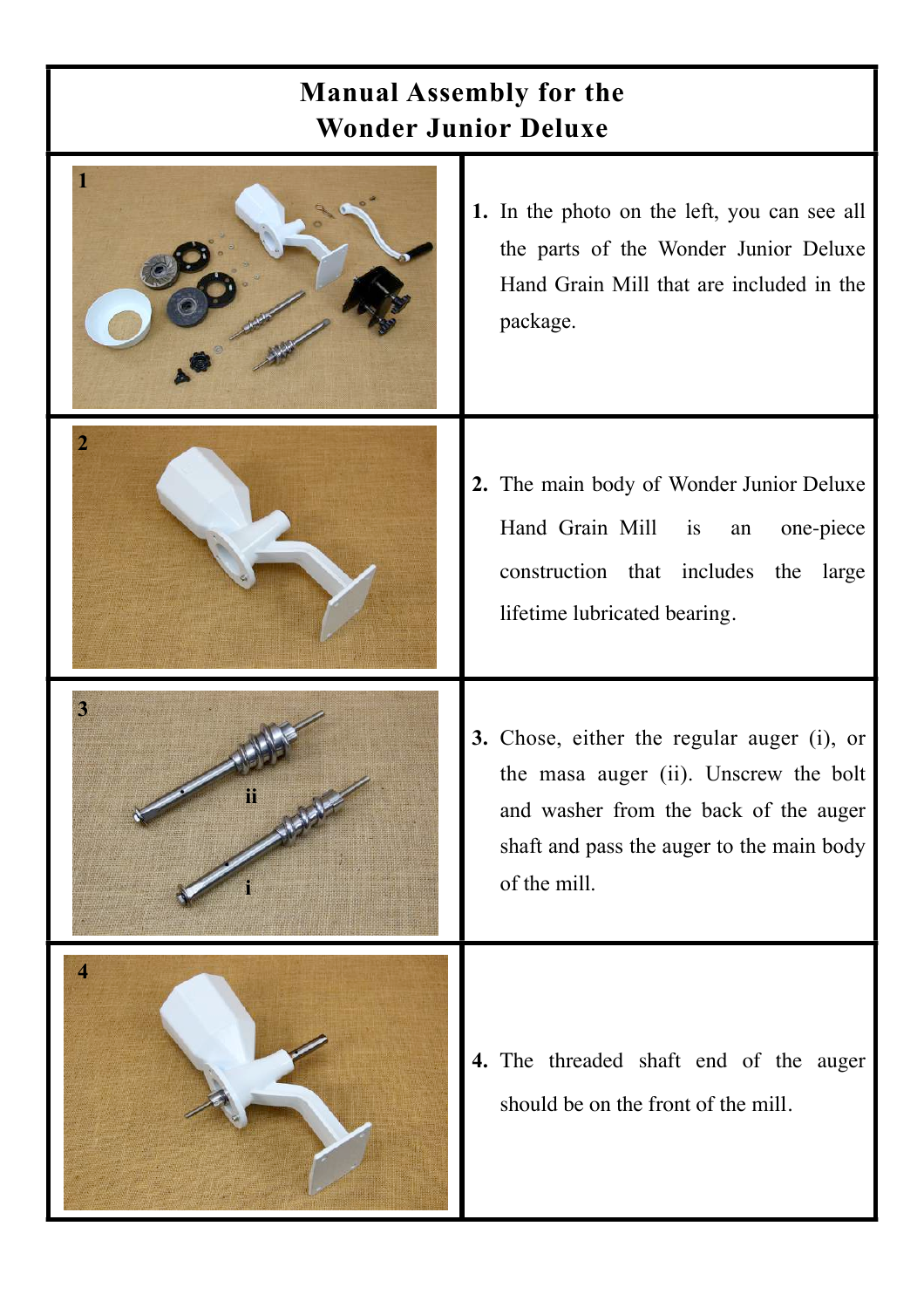**5.** Then, place the wide washer and the handle pin to the shaft of the auger. **Caution! It is very important that the washer is placed between the main body and the handle pin.** (Photos 5a & 5b).



**6.** Now, place the handle on the shaft of the auger, put on the washer and screw the handle bolt. (Photos 6a & 6b).



**7.** Once you have screwed the handle to the auger shaft, you are ready to install the flour guide. Turn the mill in such way that the threaded shaft end of the auger is facing you and place the flour guide in such way that it does not close the holes in the main body. (Photos 7a & 7b).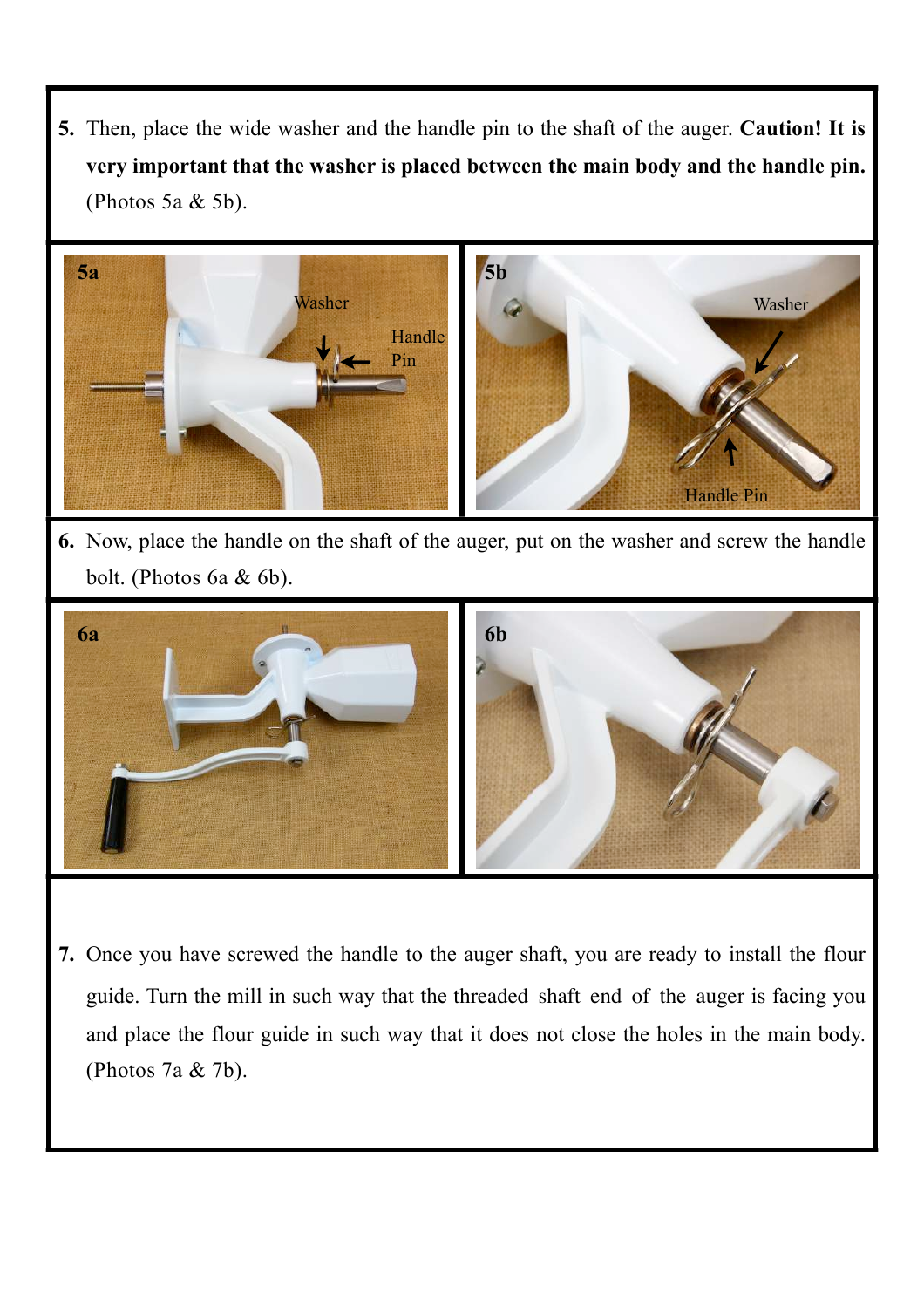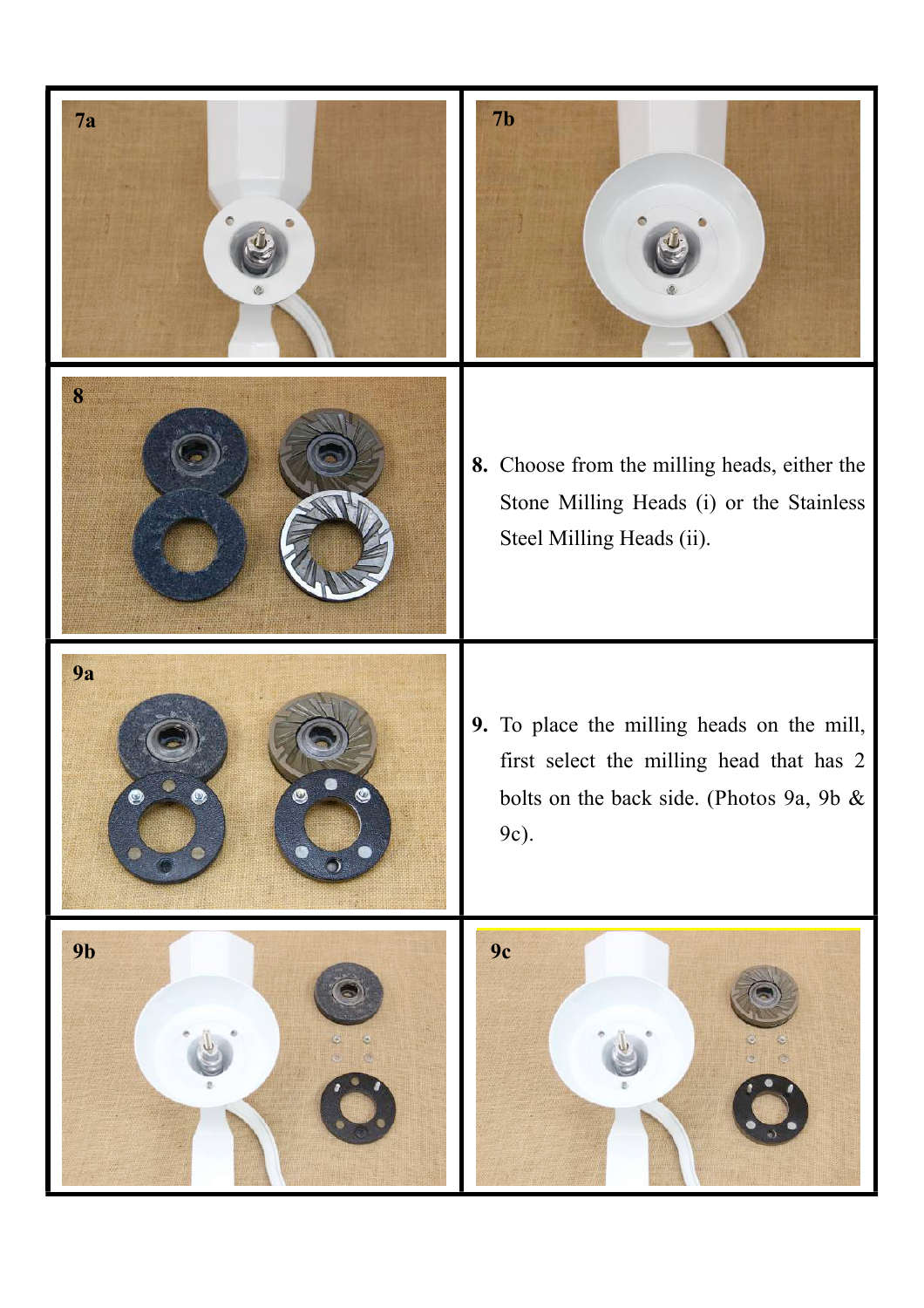**10.** Fit the 2 bolts of the milling head you selected to the 2 upper holes of the mill. There is only one way that the milling heads can be applied to the front of the mill. Do not forcefully press the milling heads on the mill. (Photos 10a & 10b).



**12.** Then place the corresponding washers on the 2 bolts of the milling head you have selected and screw the corresponding nuts. (Photos 12a & 12b).



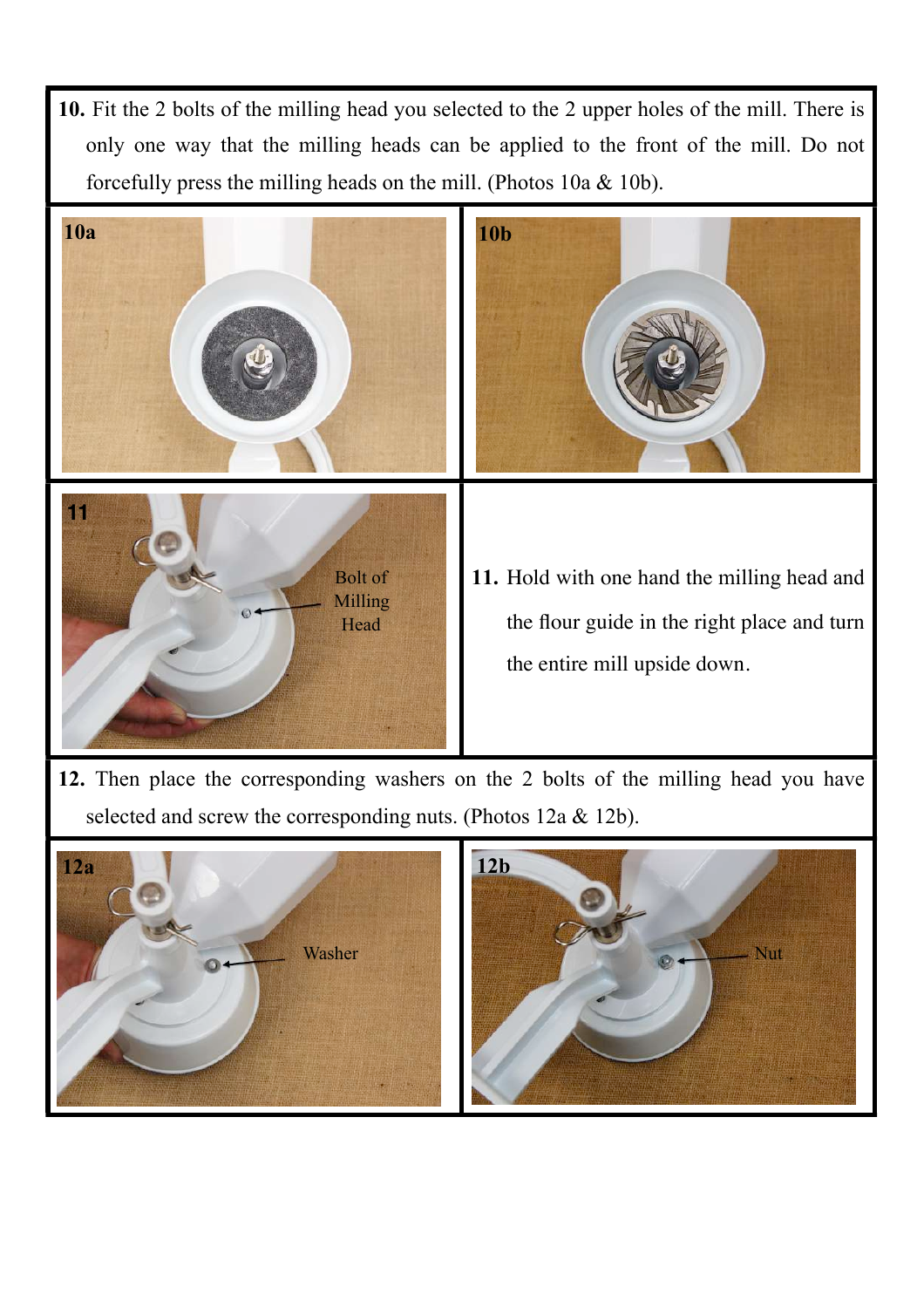

- **13.** After screwing the first milling head on the mill, place the second milling head by dragging it until it touches the first one. Do not force the milling heads on the mill.
- **14.** Then you need to install the New Locking Adjustment Knob System of the Milling Heads (Photos 14a  $\&$  14b). In the package you can also find the brochure with the Instructions for New Locking Adjustment Knob System.

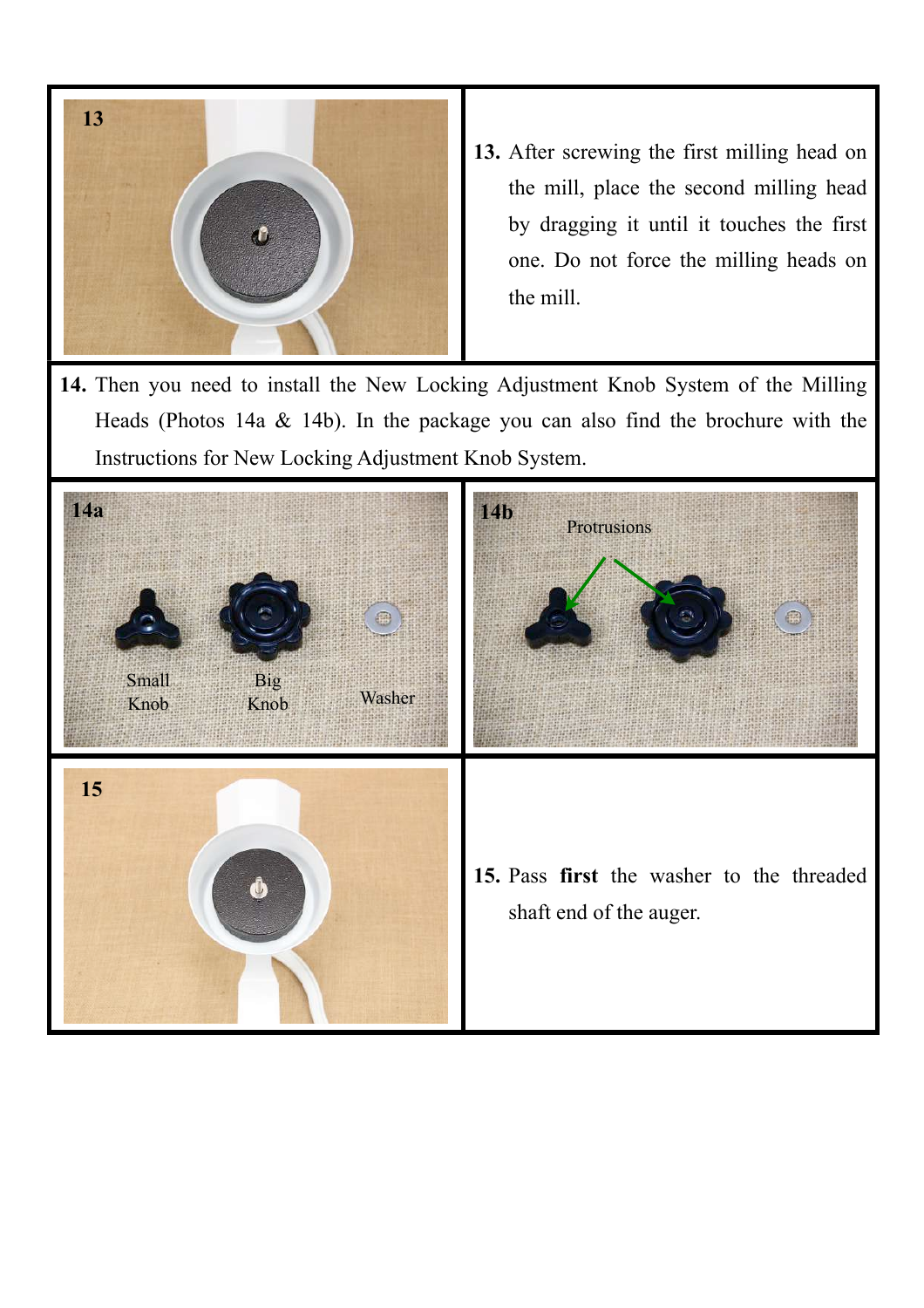**16.** Then screw the large knob with the protrusion facing the milling heads and then screw the small knob with the protrusion also facing the milling heads. Tighten with your hands. The large and small knobs are used to adjust how thick or fine grind you will have. (Photos 16a, 16b, 16c & 16d).



**17.** You can now screw the mill into a workbench through the four holes in the base of the mill (Photos 17a & 17b). Now you are ready to use the mill.

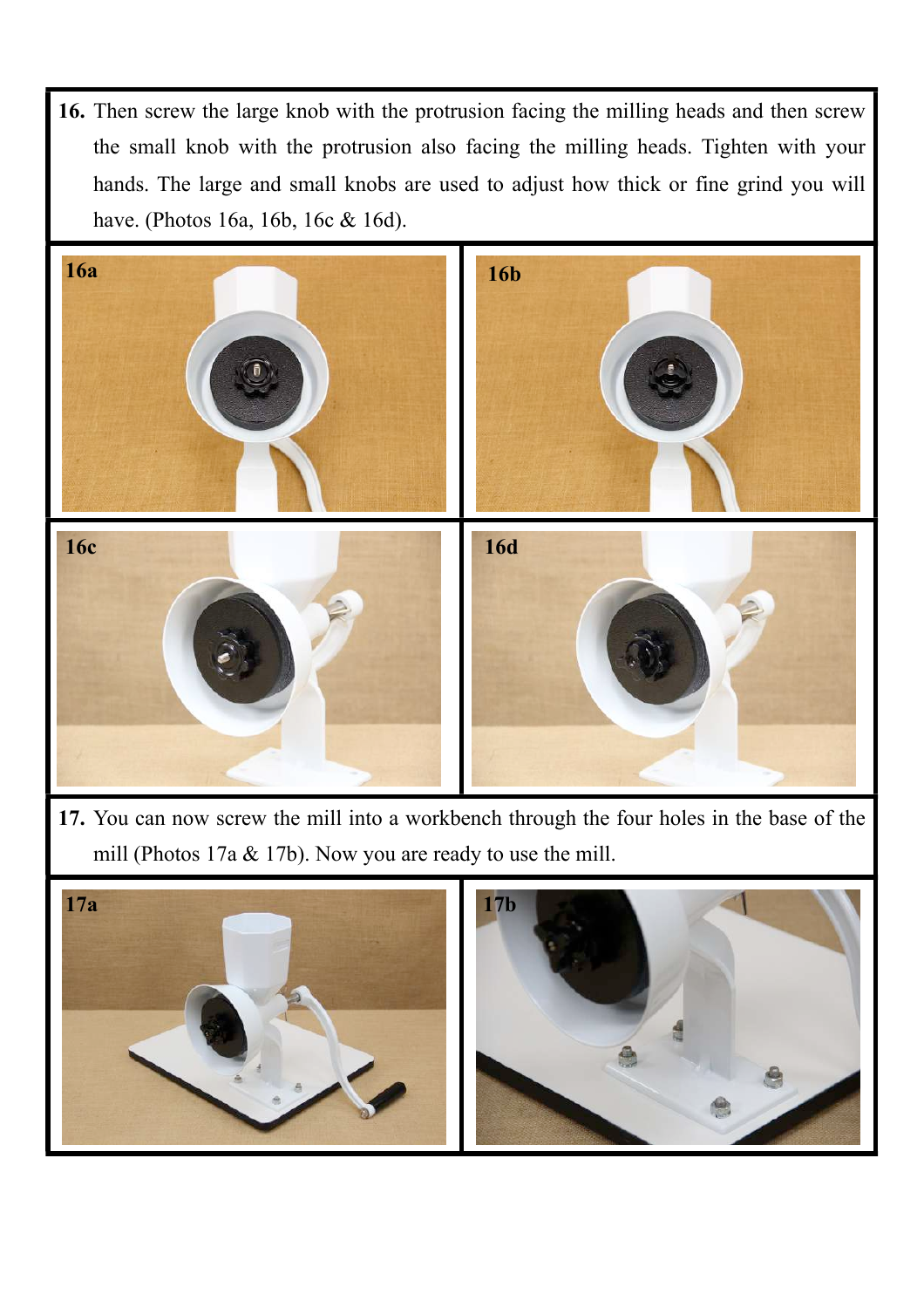

- **18.** To stabilize the flour mill on the work surface with the double clamp, you must first turn the mill upside down and support it in the hopper.
- **19.** Then place the double clamp on the base of the flour mill, leaving uncovered the 4 holes in the base. The direction of placement of the double clamp should be the same as shown in photo 19a. Then pass the washers to the corresponding bolts and screw them from the base of the flour mill to the double clamp. (Photos 19a & 19b).